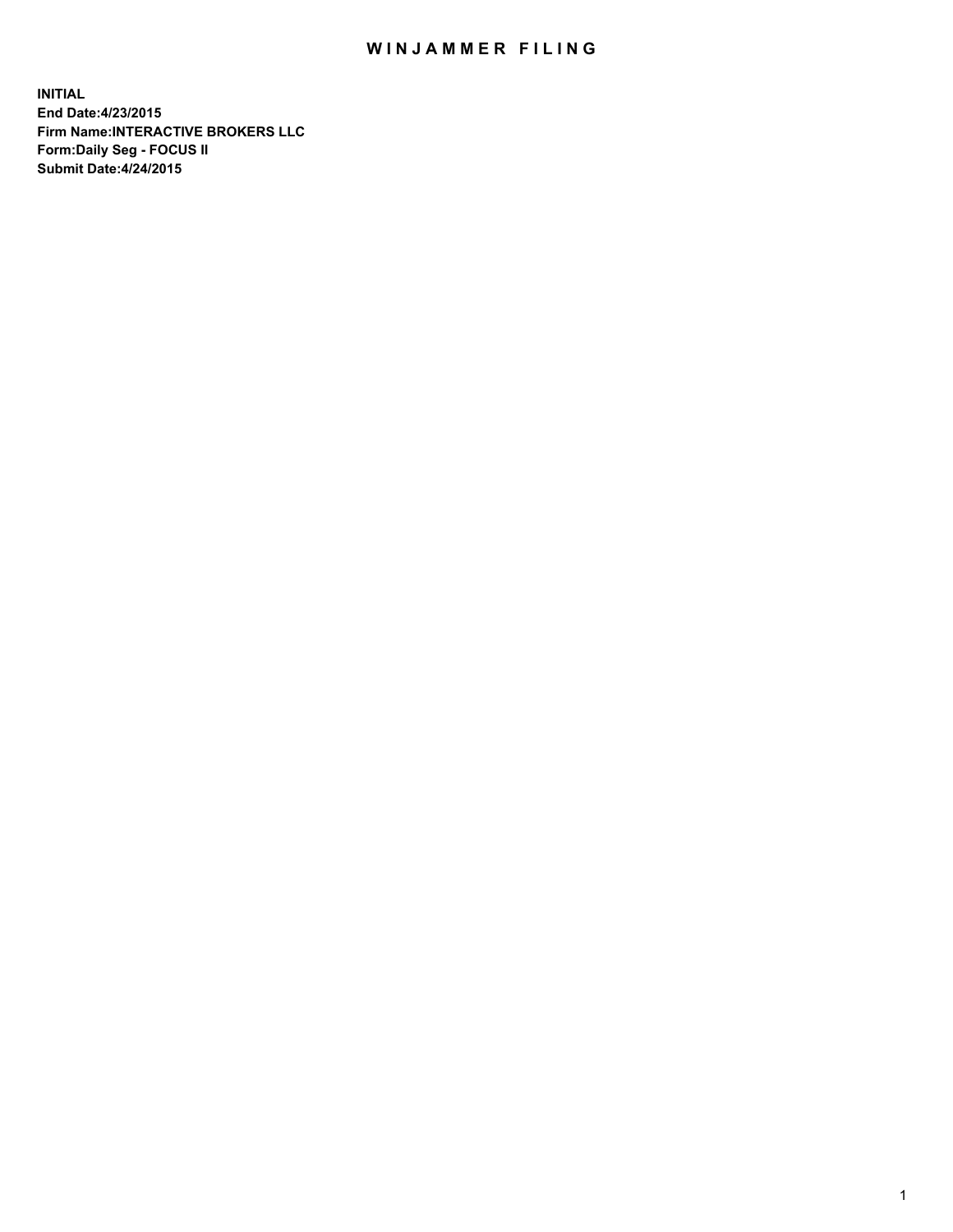## **INITIAL End Date:4/23/2015 Firm Name:INTERACTIVE BROKERS LLC Form:Daily Seg - FOCUS II Submit Date:4/24/2015 Daily Segregation - Cover Page**

| Name of Company<br><b>Contact Name</b><br><b>Contact Phone Number</b><br><b>Contact Email Address</b>                                                                                                                                                                                                                          | <b>INTERACTIVE BROKERS LLC</b><br><b>Michael Ellman</b><br>203-422-8926<br>mellman@interactivebrokers.co<br>m |
|--------------------------------------------------------------------------------------------------------------------------------------------------------------------------------------------------------------------------------------------------------------------------------------------------------------------------------|---------------------------------------------------------------------------------------------------------------|
| FCM's Customer Segregated Funds Residual Interest Target (choose one):<br>a. Minimum dollar amount: ; or<br>b. Minimum percentage of customer segregated funds required:% ; or<br>c. Dollar amount range between: and; or<br>d. Percentage range of customer segregated funds required between:% and%.                         | $\overline{\mathbf{0}}$<br>0<br>155,000,000 245,000,000<br>00                                                 |
| FCM's Customer Secured Amount Funds Residual Interest Target (choose one):<br>a. Minimum dollar amount: ; or<br>b. Minimum percentage of customer secured funds required:% ; or<br>c. Dollar amount range between: and; or<br>d. Percentage range of customer secured funds required between:% and%.                           | $\overline{\mathbf{0}}$<br>0<br>80,000,000 120,000,000<br>0 <sub>0</sub>                                      |
| FCM's Cleared Swaps Customer Collateral Residual Interest Target (choose one):<br>a. Minimum dollar amount: ; or<br>b. Minimum percentage of cleared swaps customer collateral required:% ; or<br>c. Dollar amount range between: and; or<br>d. Percentage range of cleared swaps customer collateral required between:% and%. | $\overline{\mathbf{0}}$<br><u>0</u><br>0 <sub>0</sub><br>0 <sub>0</sub>                                       |
| Current ANC:on<br><b>Broker Dealer Minimum</b><br>Debit/Deficit - CustomersCurrent AmountGross Amount<br>Domestic Debit/Deficit<br>Foreign Debit/Deficit                                                                                                                                                                       | 2,545,104,476 23-APR-2015<br>292,979,583<br>3,040,180<br>5,417,109 0                                          |
| Debit/Deficit - Non CustomersCurrent AmountGross Amount<br>Domestic Debit/Deficit<br>Foreign Debit/Deficit<br>Proprietary Profit/Loss<br>Domestic Profit/Loss                                                                                                                                                                  | 0 <sub>0</sub><br>0 <sub>0</sub><br>$\overline{\mathbf{0}}$                                                   |
| Foreign Profit/Loss<br>Proprietary Open Trade Equity<br>Domestic OTE<br>Foreign OTE<br><b>SPAN</b><br><b>Customer SPAN Calculation</b>                                                                                                                                                                                         | $\overline{\mathbf{0}}$<br>$\overline{\mathbf{0}}$<br><u>0</u><br>1,547,888,129                               |
| Non-Customer SPAN Calcualation<br><b>Proprietary Capital Charges</b><br>Minimum Dollar Amount Requirement<br>Other NFA Dollar Amount Requirement                                                                                                                                                                               | 22,397,744<br><u>0</u><br>20,000,000 [7465]<br>22,273,360 [7475]                                              |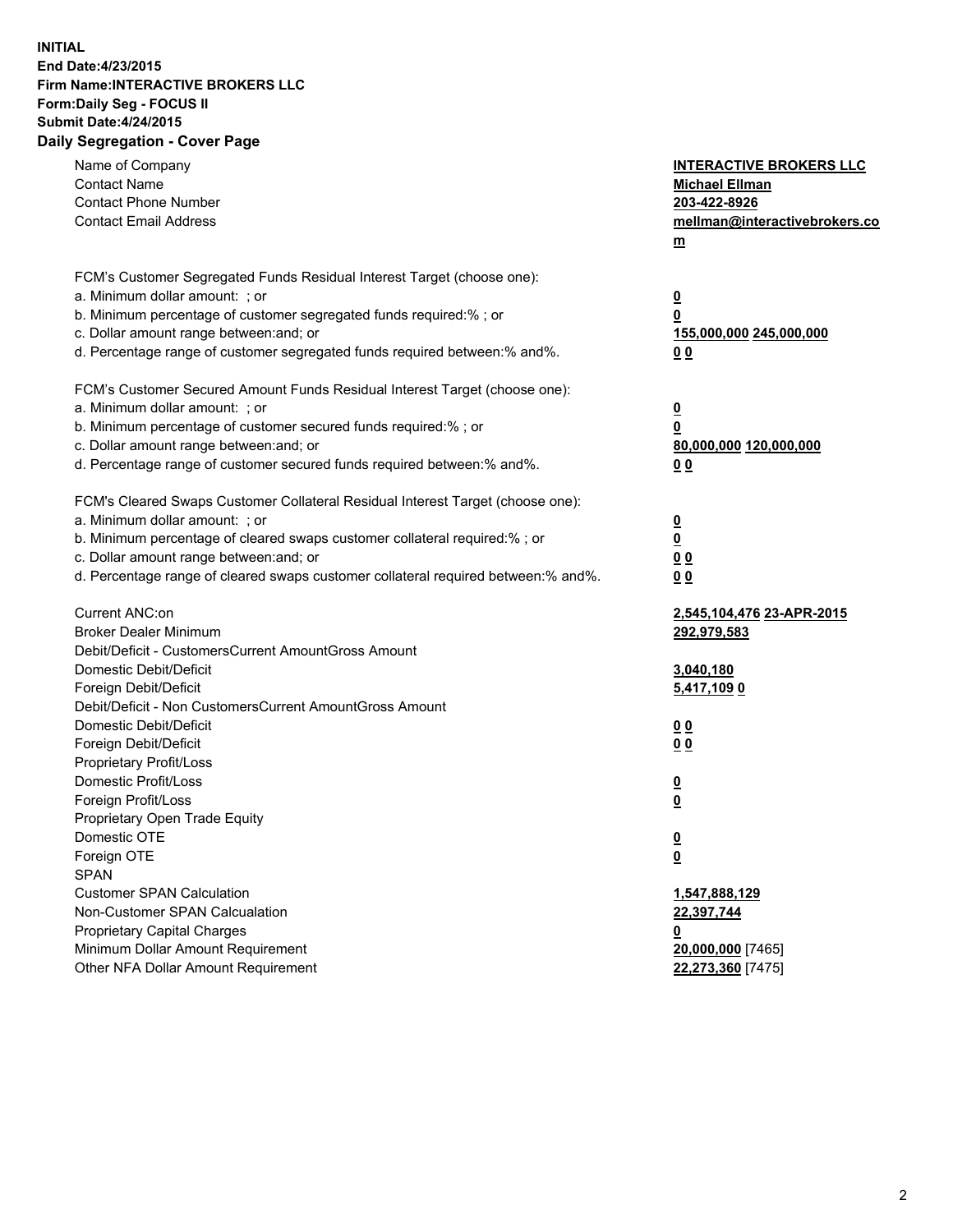## **INITIAL End Date:4/23/2015 Firm Name:INTERACTIVE BROKERS LLC Form:Daily Seg - FOCUS II Submit Date:4/24/2015 Daily Segregation - Secured Amounts**

|     | Dany Ocgregation - Oceanea Annoanta                                                         |                                                |
|-----|---------------------------------------------------------------------------------------------|------------------------------------------------|
|     | Foreign Futures and Foreign Options Secured Amounts                                         |                                                |
|     | Amount required to be set aside pursuant to law, rule or regulation of a foreign            | $0$ [7305]                                     |
|     | government or a rule of a self-regulatory organization authorized thereunder                |                                                |
| 1.  | Net ledger balance - Foreign Futures and Foreign Option Trading - All Customers             |                                                |
|     | A. Cash                                                                                     | 686,580,744 [7315]                             |
|     | B. Securities (at market)                                                                   | $0$ [7317]                                     |
| 2.  | Net unrealized profit (loss) in open futures contracts traded on a foreign board of trade   | 31,696,151 [7325]                              |
| 3.  | Exchange traded options                                                                     |                                                |
|     | a. Market value of open option contracts purchased on a foreign board of trade              | 101,665 [7335]                                 |
|     | b. Market value of open contracts granted (sold) on a foreign board of trade                | <u>-72,620</u> [7337]                          |
| 4.  | Net equity (deficit) (add lines 1.2. and 3.)                                                | 718,305,940 [7345]                             |
| 5.  | Account liquidating to a deficit and account with a debit balances - gross amount           | <u>5,417,109</u> [7351]                        |
|     | Less: amount offset by customer owned securities                                            | 0 [7352] 5,417,109 [7354]                      |
| 6.  | Amount required to be set aside as the secured amount - Net Liquidating Equity              | 723,723,049 [7355]                             |
|     | Method (add lines 4 and 5)                                                                  |                                                |
| 7.  | Greater of amount required to be set aside pursuant to foreign jurisdiction (above) or line | 723,723,049 [7360]                             |
|     | 6.                                                                                          |                                                |
|     | FUNDS DEPOSITED IN SEPARATE REGULATION 30.7 ACCOUNTS                                        |                                                |
| 1.  | Cash in banks                                                                               |                                                |
|     | A. Banks located in the United States                                                       | $0$ [7500]                                     |
|     | B. Other banks qualified under Regulation 30.7                                              | 0 [7520] 0 [7530]                              |
| 2.  | Securities                                                                                  |                                                |
|     | A. In safekeeping with banks located in the United States                                   | 569,735,350 [7540]                             |
|     | B. In safekeeping with other banks qualified under Regulation 30.7                          | 0 [7560] 569,735,350 [7570]                    |
| 3.  | Equities with registered futures commission merchants                                       |                                                |
|     | A. Cash                                                                                     | $0$ [7580]                                     |
|     | <b>B.</b> Securities                                                                        | $0$ [7590]                                     |
|     | C. Unrealized gain (loss) on open futures contracts                                         | $0$ [7600]                                     |
|     | D. Value of long option contracts                                                           | $0$ [7610]                                     |
|     | E. Value of short option contracts                                                          | 0 [7615] 0 [7620]                              |
| 4.  | Amounts held by clearing organizations of foreign boards of trade                           |                                                |
|     | A. Cash                                                                                     | $0$ [7640]                                     |
|     | <b>B.</b> Securities                                                                        | $0$ [7650]                                     |
|     | C. Amount due to (from) clearing organization - daily variation                             | $0$ [7660]                                     |
|     | D. Value of long option contracts                                                           | $0$ [7670]                                     |
|     | E. Value of short option contracts                                                          | 0 [7675] 0 [7680]                              |
| 5.  | Amounts held by members of foreign boards of trade                                          |                                                |
|     | A. Cash                                                                                     | 342,555,700 [7700]                             |
|     | <b>B.</b> Securities                                                                        | $0$ [7710]                                     |
|     | C. Unrealized gain (loss) on open futures contracts                                         | -8,334,292 [7720]                              |
|     | D. Value of long option contracts                                                           | 101,676 [7730]                                 |
|     | E. Value of short option contracts                                                          | <mark>-72,622</mark> [7735] 334,250,462 [7740] |
| 6.  | Amounts with other depositories designated by a foreign board of trade                      | $0$ [7760]                                     |
| 7.  | Segregated funds on hand                                                                    | $0$ [7765]                                     |
| 8.  | Total funds in separate section 30.7 accounts                                               | 903,985,812 [7770]                             |
| 9.  | Excess (deficiency) Set Aside for Secured Amount (subtract line 7 Secured Statement         | 180,262,763 [7380]                             |
|     | Page 1 from Line 8)                                                                         |                                                |
| 10. | Management Target Amount for Excess funds in separate section 30.7 accounts                 | 80,000,000 [7780]                              |
| 11. | Excess (deficiency) funds in separate 30.7 accounts over (under) Management Target          | 100,262,763 [7785]                             |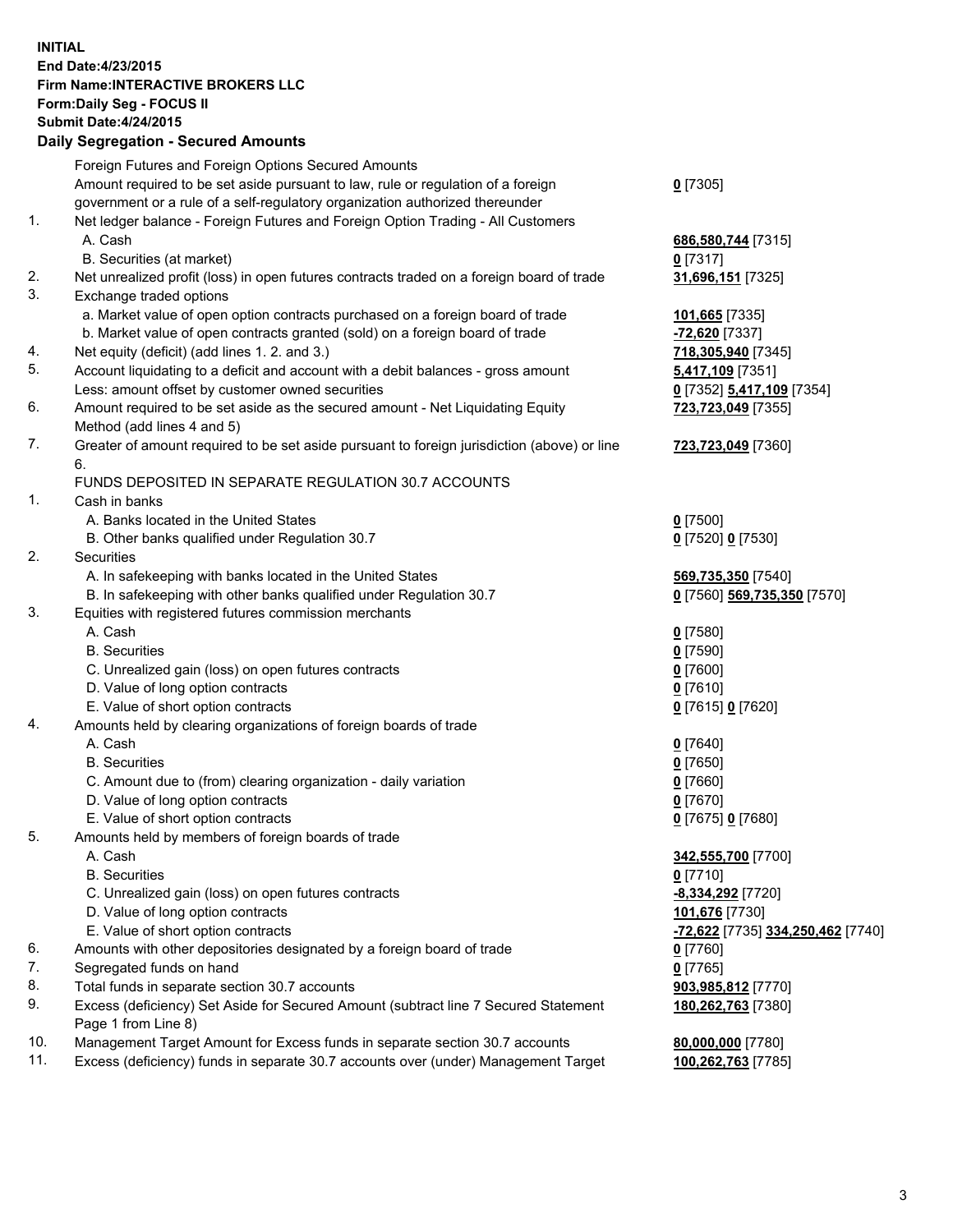**INITIAL End Date:4/23/2015 Firm Name:INTERACTIVE BROKERS LLC Form:Daily Seg - FOCUS II Submit Date:4/24/2015 Daily Segregation - Segregation Statement** SEGREGATION REQUIREMENTS(Section 4d(2) of the CEAct) 1. Net ledger balance A. Cash **2,550,828,346** [7010] B. Securities (at market) **0** [7020] 2. Net unrealized profit (loss) in open futures contracts traded on a contract market **-70,329,452** [7030] 3. Exchange traded options A. Add market value of open option contracts purchased on a contract market **98,968,438** [7032] B. Deduct market value of open option contracts granted (sold) on a contract market **-172,316,716** [7033] 4. Net equity (deficit) (add lines 1, 2 and 3) **2,407,150,616** [7040] 5. Accounts liquidating to a deficit and accounts with debit balances - gross amount **3,040,180** [7045] Less: amount offset by customer securities **0** [7047] **3,040,180** [7050] 6. Amount required to be segregated (add lines 4 and 5) **2,410,190,796** [7060] FUNDS IN SEGREGATED ACCOUNTS 7. Deposited in segregated funds bank accounts A. Cash **490,444,116** [7070] B. Securities representing investments of customers' funds (at market) **1,249,955,755** [7080] C. Securities held for particular customers or option customers in lieu of cash (at market) **0** [7090] 8. Margins on deposit with derivatives clearing organizations of contract markets A. Cash **14,146,665** [7100] B. Securities representing investments of customers' funds (at market) **115,519,936** [7110] C. Securities held for particular customers or option customers in lieu of cash (at market) **0** [7120] 9. Net settlement from (to) derivatives clearing organizations of contract markets **1,991,582** [7130] 10. Exchange traded options A. Value of open long option contracts **2,687,447** [7132] B. Value of open short option contracts **-5,540,653** [7133] 11. Net equities with other FCMs A. Net liquidating equity **-56,880,976** [7140] B. Securities representing investments of customers' funds (at market) **813,544,532** [7160] C. Securities held for particular customers or option customers in lieu of cash (at market) **0** [7170] 12. Segregated funds on hand **0** [7150] 13. Total amount in segregation (add lines 7 through 12) **2,625,868,404** [7180] 14. Excess (deficiency) funds in segregation (subtract line 6 from line 13) **215,677,608** [7190] 15. Management Target Amount for Excess funds in segregation **155,000,000** [7194]

16. Excess (deficiency) funds in segregation over (under) Management Target Amount Excess

**60,677,608** [7198]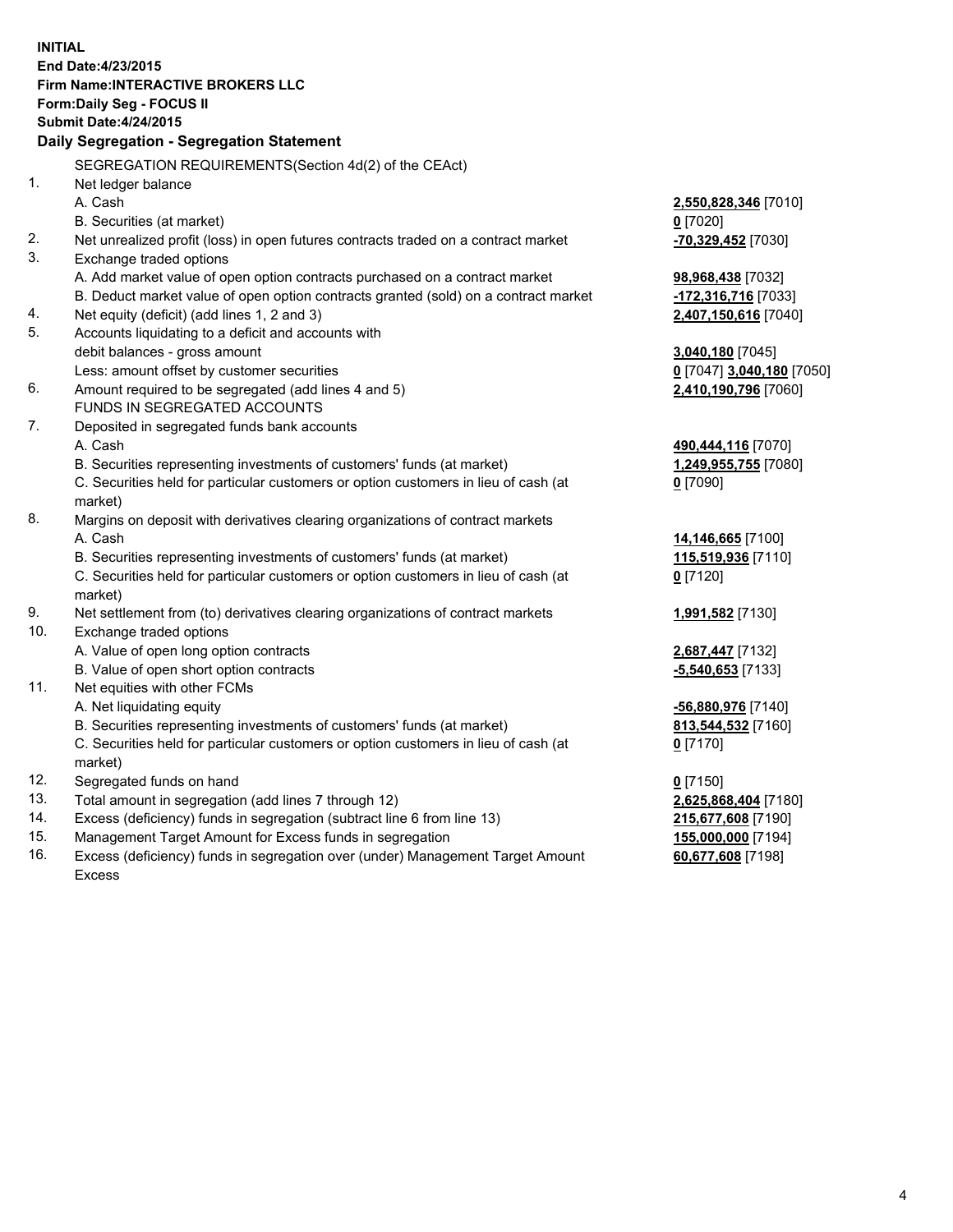## **INITIAL End Date:4/23/2015 Firm Name:INTERACTIVE BROKERS LLC Form:Daily Seg - FOCUS II Submit Date:4/24/2015 Daily Segregation - Supplemental**

| $\blacksquare$           | Total gross margin deficiencies - Segregated Funds Origin                                                                        | 233,838 [9100] |
|--------------------------|----------------------------------------------------------------------------------------------------------------------------------|----------------|
| $\blacksquare$           | Total gross margin deficiencies - Secured Funds Origin                                                                           | 82,373 [9101]  |
| $\blacksquare$           | Total gross margin deficiencies - Cleared Swaps Customer Collateral Funds Origin                                                 | $0$ [9102]     |
| $\blacksquare$           | Total gross margin deficiencies - Noncustomer and Proprietary Accounts Origin                                                    | $0$ [9103]     |
| $\blacksquare$           | Total number of accounts contributing to total gross margin deficiencies - Segregated<br>Funds Origin                            | 3[9104]        |
| $\blacksquare$           | Total number of accounts contributing to total gross margin deficiencies - Secured<br><b>Funds Origin</b>                        | 2 [9105]       |
| $\overline{\phantom{a}}$ | Total number of accounts contributing to the total gross margin deficiencies - Cleared<br>Swaps Customer Collateral Funds Origin | $0$ [9106]     |
| -                        | Total number of accounts contributing to the total gross margin deficiencies -<br>Noncustomer and Proprietary Accounts Origin    | $0$ [9107]     |
| $\blacksquare$           | Upload a copy of the firm's daily margin report the FCM uses to issue margin calls<br>which corresponds with the reporting date. |                |

04.23.2015 Commodity Margin Deficiency Report.xls